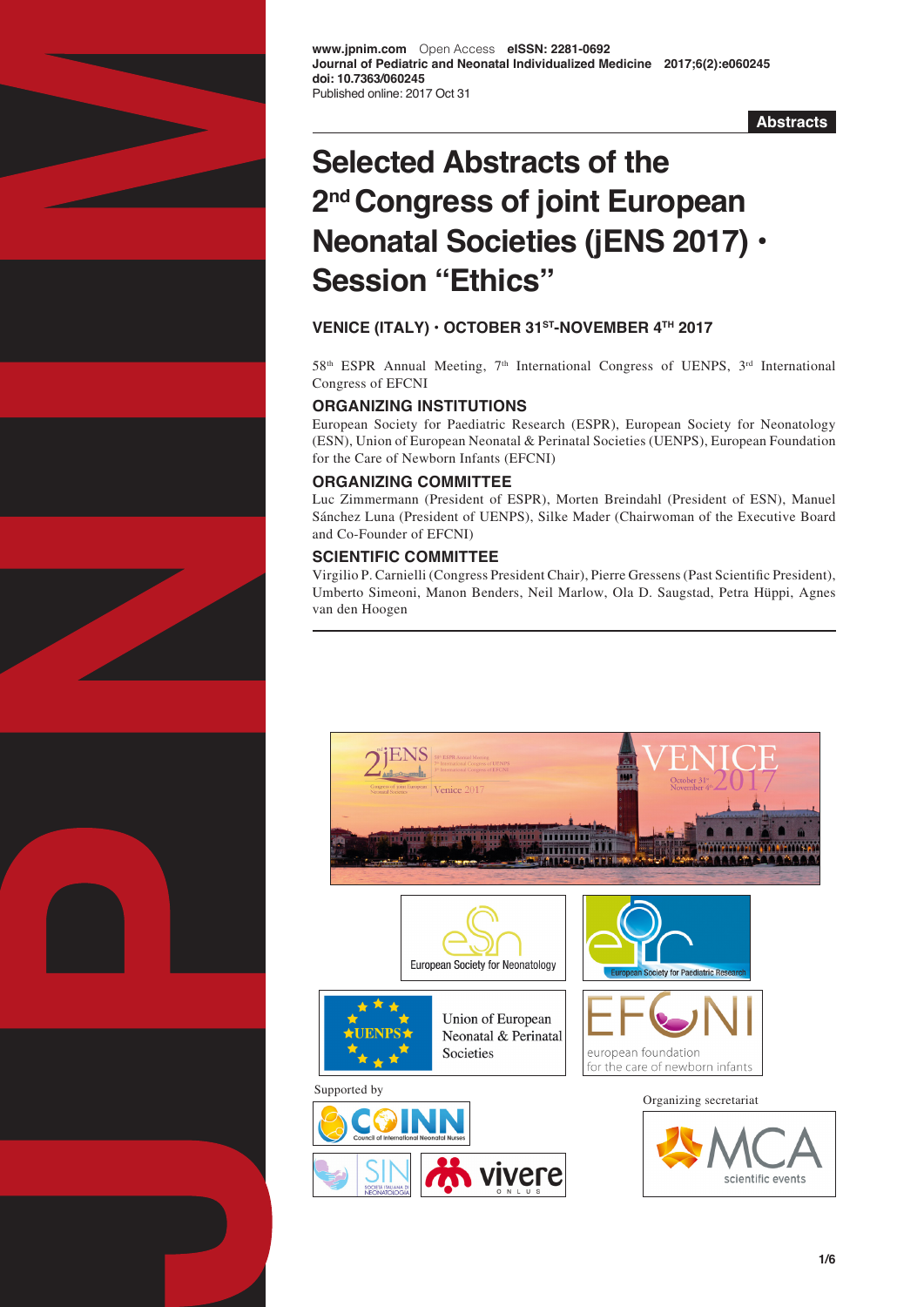## **HOW TO CITE**

[Abstract's authors]. [Abstract's title]. In: Selected Abstracts of the 2nd Congress of joint European Neonatal Societies (jENS 2017); Venice (Italy); October 31-November 4, 2017; Session "Ethics". J Pediatr Neonat Individual Med. 2017;6(2):e060245. doi: 10.7363/060245.

## **ABS 1**

# **THE DELIVERY OF BAD NEWS: A ONE OR 2-STEP APPROACH? THE CASE FOR TRISOMY 21**

M.S. Schimmel<sup>1</sup>, M.Y. Kassirer<sup>1</sup>, H.M. Towers<sup>2</sup>

<sup>1</sup>Neonatology Department, Shaare Zedk Medical Center, Jerusalem, Israel *2 Columbia University, NYC, NY, USA*

#### INTRODUCTION

Trisomy 21 (T21, or Down syndrome), is the most common chromosome abnormality among live births (1 in 730 live births) and the most frequent form of intellectual disability caused by a genetic chromosomal aberration. Hence, informing parents that their infant has T21, is a relatively frequent challenge universally facing neonatologists.

METHODS

We present two theoretical different approaches to this issue:

The 1-step approach consists of informing parents as soon as the mother is physically able to hear the news after delivery, even in the delivery suite if possible.

The 2-step approach consists of first informing parents that at routine physical examination there are findings that "may suggest the possibility of a genetic disorder such as T21". On the next day, the discussion may be resumed with the parents to explicitly confirm the clinical diagnosis. **RESULTS** 

The dilemma in choosing a 1- or a 2-step approach relates to 2 conflicting concepts. On the one hand, parents have the right to receive complete information as soon as possible. On the other hand immediately after birth the parents are joyful and in need to start the process of bonding while the mother is also often exhausted from the labor process and in need of a resting period. The 1-step approach allows to fully fulfilling the parents right to know, while the 2-step approach may be more adapted to allow for recovery from birth and for initiation of the bonding process. This 2-step approach may unduly delay the right to know, but its goals are to prepare for the harsh message, and avoid maleficence.

#### **CONCLUSIONS**

The purpose of this work is to weigh the pros and cons of each approach, and attempt to determine which particular cases (depending upon patient population, in particular religion and religiosity, but also culture and customs) would be better addressed by one approach rather than the other one.

## **ABS 2**

# **NEONATAL ORGAN DONATION: A POTENTIAL NEW DONOR SOURCE FOR CELL AND ORGAN TRANSPLANTATION**

C. Jorns<sup>1,2</sup>, E. Henckel<sup>3</sup>, G. Nowak<sup>1</sup>, A. Karadagi<sup>1</sup>, T. Kjellin<sup>3</sup>, E. Bluhme<sup>1</sup>, Ö. Jynge<sup>2</sup>, M. Hending<sup>2</sup>, A. Croon<sup>2</sup>, M. Söderström<sup>2</sup>, B. Fischler<sup>4</sup>, A. Nemeth<sup>4</sup>, R. Gramignoli<sup>5</sup>, S. Strom<sup>5</sup>, E. Ellis<sup>1</sup>, B. Hallberg<sup>3</sup>

<sup>1</sup>Division of Transplantation Surgery, Department of Clinical Science, Intervention *and Technology (CLINTEC), Karolinska Institutet, Stockholm, Sweden 2 Organisation for Organ Donation in Central Sweden, Stockholm, Sweden 3 Department of Newborn Medicine, Karolinska University Hospital, Stockholm, Sweden 4 Division of Pediatrics, Department of Clinical Science, Intervention and Technology (CLINTEC), Karolinska Institutet, Stockholm, Sweden 5 Division of Pathology, Department of Laboratory Medicine, Karolinska Institutet,* 

*Karolinska University Hospital Huddinge, Stockholm, Sweden*

## INTRODUCTION

Hepatocyte transplantation (HT) is a promising treatment for liver failure and inborn metabolic liver disease. Compared to whole liver transplantation, HT is less invasive and has fewer side effects. However, progress is limited by the supply of donor organs. Livers rejected for solid organ transplantation are mainly used for HT. Until now neonatal organ donation has not been considered in Sweden. Organ function has been considered immature and the use of brain death criteria is difficult. One goal of the study is to establish a neonatal organ donation program in the Stockholm region and determine if neonatal donors can provide viable and functional organs and cells for clinical HT.

#### METHODS

Organ donation was considered in children who died during neonatal intensive care in the Stockholm region during 2015-2017. After informed consent, life-sustaining treatment was discontinued in patients with severe multiorgan damage not compatible with meaningful life according to clinical routine. No other treatment or procedures to preserve organ viability was given. Hepatectomy was performed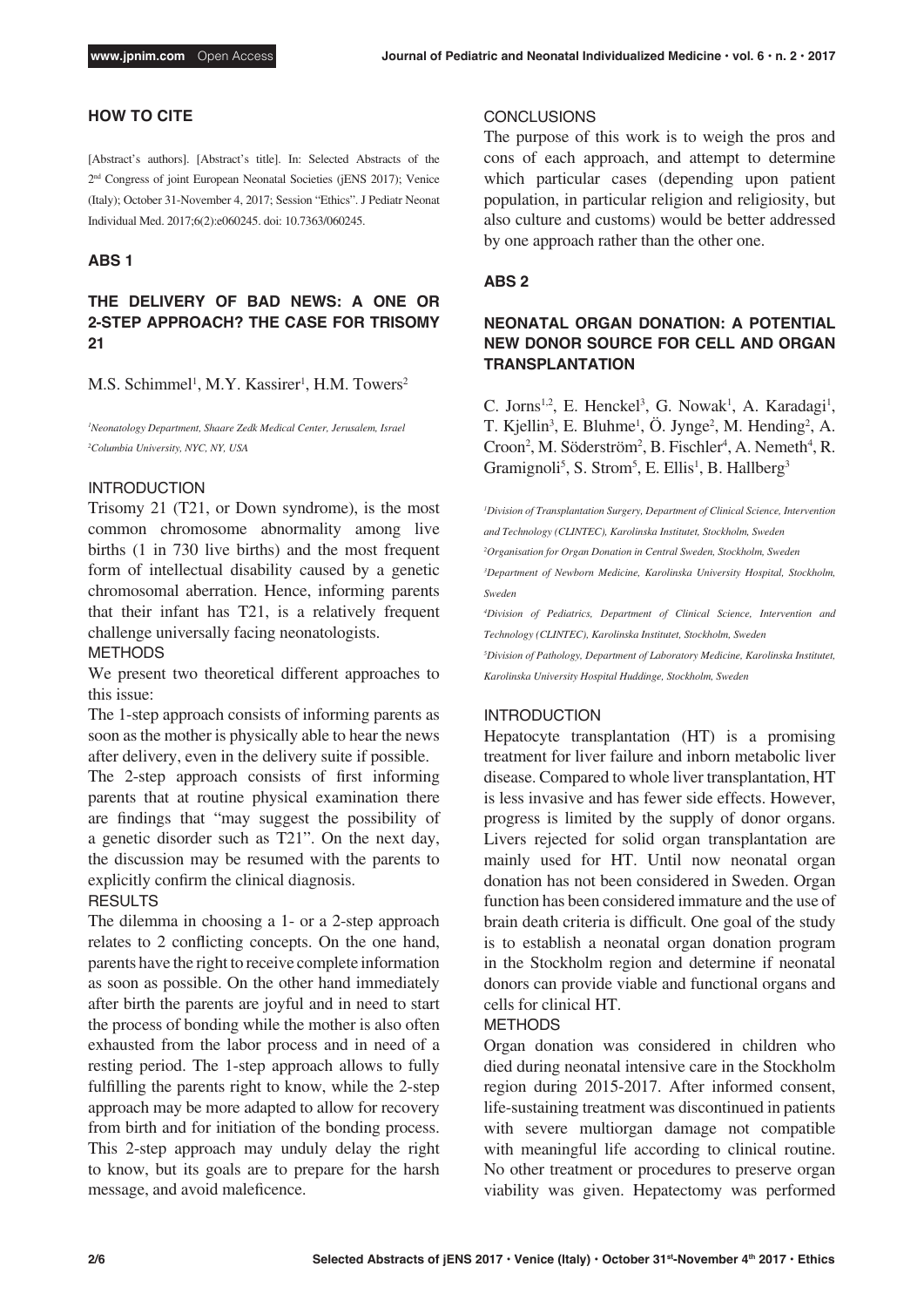after declaration of death by indirect criteria per clinical routine. Hepatocyte isolation was performed by two step collagenase perfusion. Viability was assessed using trypan blue exclusion. Hepatocyte function was assessed through intracellular ATP levels, apoptosis, cytochrome P450 activities, phase II-conjugation and ammonia metabolism. The study was approved by the regional ethics committee.

## **RESULTS**

Ten families were asked for donation. Two families declined participation in the study. From the eight families that accepted organ donation, one patient survived. From the remaining seven infants six livers and one hemiliver were procured. Infants were born at gestational age week 35 to 41 and death occurred on day of life 0 to 13. Cause of death included hypoxic brain injury (3), Vena galena malformation (1), *E. coli* sepsis (1), Meckel-Gruber syndrome (1), and anencephaly (1). Warm ischemia time (WIT) ranged from 65 to 310 minutes. Hepatocyte viability was  $83 \pm$ 16%. One neonatal tissue, characterized by prolonged WIT and sepsis, resulted in no viable hepatocytes and was not further analyzed. Hepatocytes associated with shorter WIT showed good drug metabolism activity, phase II activity and intracellular ATP levels compared to our historical control (> 100 adult livers).

## **CONCLUSIONS**

Neonatal organ donation is feasible. Neonatal donors can provide hepatocytes of good viability and function. Hepatocyte viability seems to be associated with cause of death and WIT. Neonatal hepatocytes may be very useful for clinical transplants.

#### **ABS 3**

# **HEALTH CARE PROFESSIONALS' AND PAR-ENTS' ATTITUDES TOWARD PARENTAL AU-TONOMY AND THE BEST INTEREST OF THE EXTREME PRETERM INFANT: A NATIONAL STUDY IN SWITZERLAND**

M. Hendriks<sup>1,2</sup>, H. Bucher<sup>1</sup>, S. Klein<sup>1</sup>, R. Baumann-Holzle<sup>3</sup>, J. Streuli<sup>2,4</sup>, J. Fauchère<sup>1</sup>

*1 Department of Neonatology, Perinatal Centre, University Hospital Zurich, University of Zurich, Zurich, Switzerland* 

<sup>2</sup>Institute of Biomedical Ethics, University of Zurich, Zurich, Switzerland

*3 Dialogue Ethics Foundation, Interdisciplinary Institute for Ethics in Health Care, Zurich, Switzerland*

## INTRODUCTION

In pediatrics, and specifically neonatology, the "best interest" standard is the core ethical principle in

surrogate decision-making in which the best interest of the infant functions as a guide for decisionmaking. Some ethicists argue that parents should be the final decision-makers, yet others point to health care professionals (HCPs) because they are better at estimating the child's best interest. Often it is stated that parents should have the possibility to take endof-life (EOL) decisions together with the health care team, unless they are not in the child's best interest. Controversy arises when parents and the health care team view the child's best interests in a different way. This study aims to further elucidate these issues by providing a nuanced understanding of the nature and experience of HCPs and parents' involvement in EOL decisions for extreme preterm infants. METHODS

This is secondary analysis of a nationwide study conducted in Switzerland using mixed methods. This analysis appraises the issue of the best interest of the infant based on (1) a questionnaire for HCPs working in nine level III NICUs and, (2) twenty parental qualitative interviews with parents who lost an extreme preterm infant in the delivery room or NICU of the University hospital in Zurich. **RESULTS** 

Our analysis illustrates a tension between HCPs and parental attitudes on the best interest of the infant. More than half of HCPs believed that parents should have the opportunity to take part in the decisionmaking process. HCPs further believed the child's best interest alone was the basis for decisions about initiating, withholding or withdrawing neonatal intensive care, however, a majority of HCPs did not consider parents as the best judges of what is in the child's best interests. Parents' experienced their participation in EOL decisions diversely. Few parents recalled being actively involved in the decisionmaking. Other parents experienced a dissociative state of mind, which hindered their involvement, whereas a minority of parents felt actively involved. **CONCLUSIONS** 

Our findings show evidence of the diverging opinions and experiences from HCPs and parents in EOL decision-making for extreme preterm infants. Our study raises the question as to who should assess the best interests of the child. Despite the prevailing attitude of involving parents in EOL decision-making, it has remained difficult to implement a truly shared decision model in practice. We suspect this relates to the confusion around the implementation of a best interest assessment. This study calls attention to the tendency of HCPs to consider themselves as the best stakeholders to assess the best interest of the infant,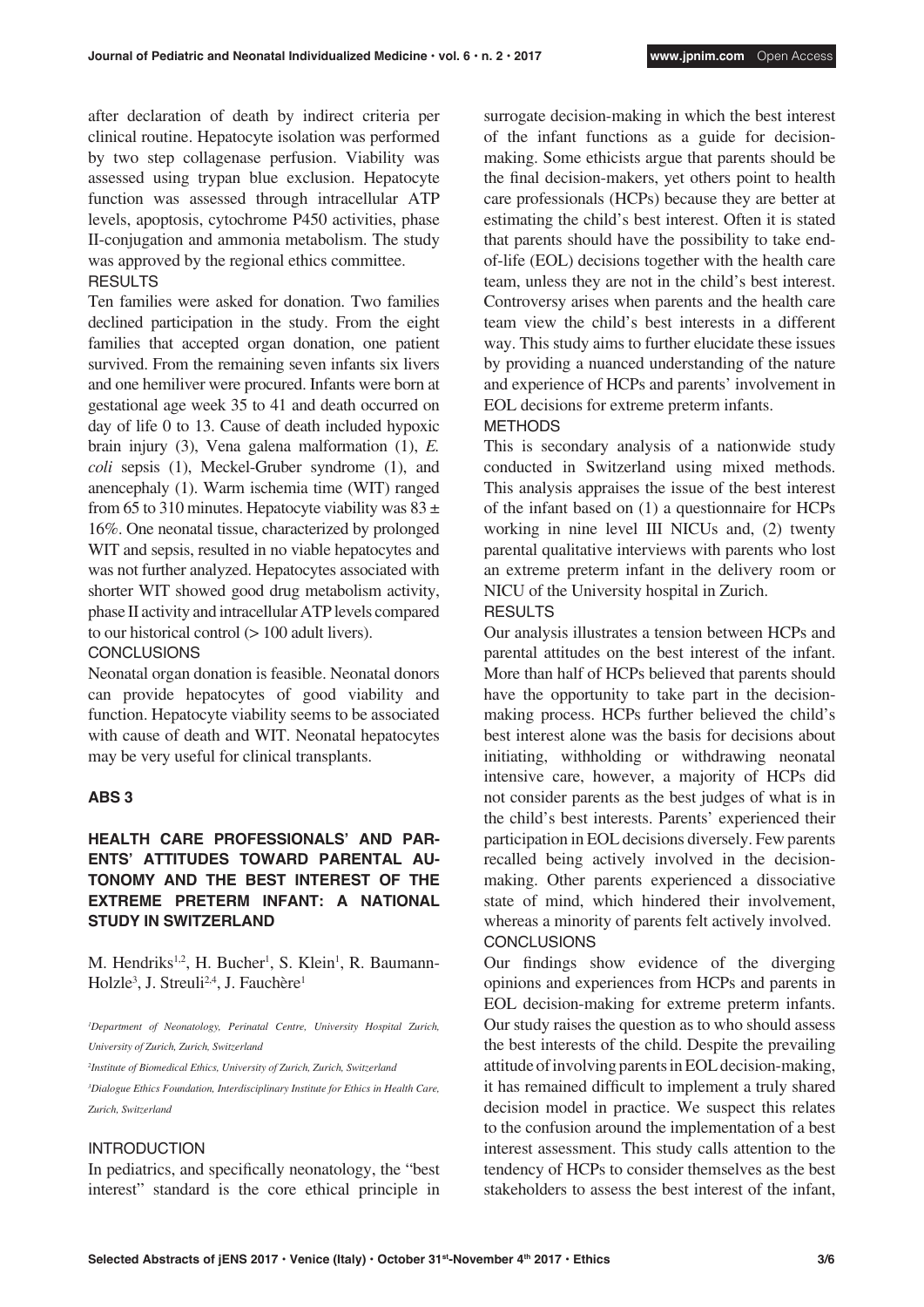which might constrain efforts of shared decisionmaking that aims to include the perspective of family autonomy. Ideally, the best interest assessment should include the family's perspective.

## **ABS 4**

# **CHANGING PARENTAL PERCEPTIONS IN TRI-SOMIES – A POTENTIAL ETHICAL DILEMMA FOR NEONATOLOGISTS?**

E. Simons, P. Nath, P. Parthasarathy

*Neonatal Department, University Hospital of Coventry and Warwickshire, Coventry, UK*

## INTRODUCTION

Neonates born with Trisomies have significantly increased mortality and morbidity compared to neonates born without a genetic condition. In the UK, pregnant women who receive an antenatal diagnosis of Trisomy 13, 18 and 21 are counselled and decisions are made regarding the outcome of the pregnancy, neonatal resuscitation and neonatal intensive care. Parents of neonates with Trisomy 13 and 18 are often counselled that these conditions are incompatible

with life. However, parental perceptions are changing with increasing requests for active neonatal treatment. Our aim was to review the trends and outcomes for neonates born with Trisomies at our level 3 neonatal unit over a 9 year period.

## METHODS

All antenatal and postnatal diagnoses of Trisomy 13, 18 and 21 that presented to our hospital between 2009-2017 were included. Cases were identified from the locally held antenatal screening database and the national Badger neonatal system. Cases were excluded if the final diagnosis was not of Trisomy 13, 18 or 21 or if neonates were born at a different hospital. Data was analysed for the number of Trisomy cases, pregnancy outcome including fetal demise, feticide, medical termination and still birth. Information was also collected regarding the provision of neonatal resuscitation, admission, neonatal intensive care, ventilatory support and survival.

#### RESULTS

131 cases of Trisomy were identified, including 9 cases of Trisomy 13, 41 cases of Trisomy 18 and 81 cases of Trisomy 21. Of the 9 Trisomy 13 cases, 1 resulted in live birth. The baby was admitted to the neonatal unit and received palliative care. To determine trends cases of Trisomy 18 and 21 were

![](_page_3_Figure_14.jpeg)

**Figure 1 (ABS 4).** Trend cases of Trisomy 13, 18 and 21 in the two time periods.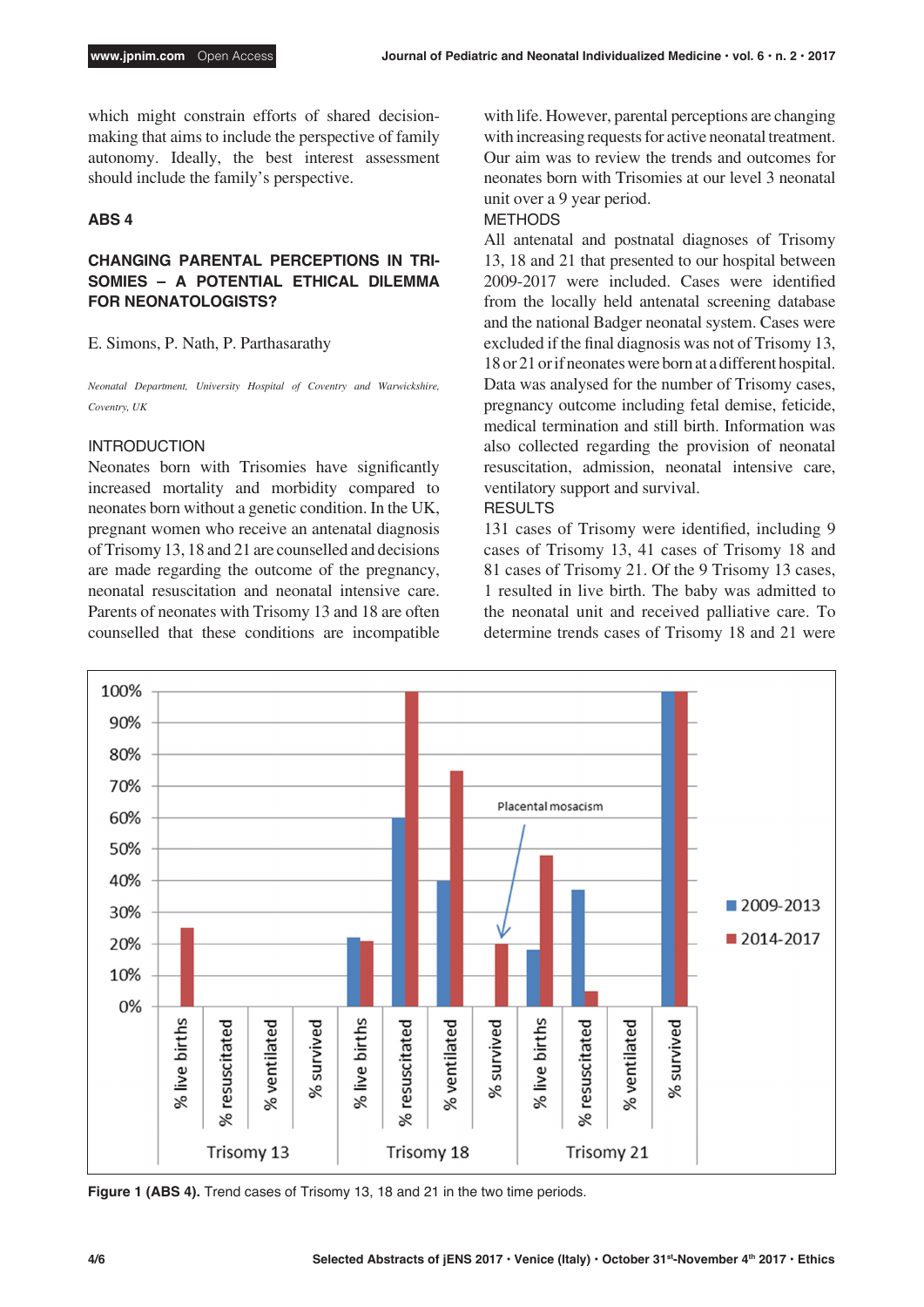compared over two time periods, 2009-2013 and 2014-2017. 22% of Trisomy 18 cases resulted in live births between 2009-2013 and 21% between 2014- 2017. Between 2009-2013, 60% of the Trisomy 18 live births received resuscitation and 40% were ventilated whilst in comparison 100% received resuscitation and 75% were ventilated between 2014-2017. Sadly all neonates with Trisomy 18 died. For Trisomy 21, between 2009-2013 18% cases resulted in live births whilst between 2014- 2017 there were 48% live births. No neonates were denied resuscitation, required ventilation. All were admitted and all survived. Results are presented in **Fig. 1**.

# **CONCLUSIONS**

Over a period of time there is a trend of increasing live birth in Trisomy 21. Despite constant live birth rates of Trisomy 18, there has been a 40% increase in those receiving resuscitation and 35% in those receiving ventilation at birth. Considering that all neonates with Trisomy 18 passed away within 2 months of birth, the provision of early compassionate care and balance of parental wishes for intensive care presents an ethical dilemma.

# **ABS 5**

# **INGEBORG SYLLM-RAPOPORT (1912-2017) – AN EXEMPLARY LIFE FOR CHILDREN AND PAEDIATRICS**

H. Sallmon<sup>1</sup>, R.R. Wauer<sup>1</sup>, C.C. Roehr<sup>1,2</sup>

*1 Department of Neonatology, Charité University Medical Center, Berlin, Germany*

*2 University of Oxford, Department of Paediatrics, Newborn Services, John Radcliffe Hospital, Oxford University Hospitals, NHS Foundation Trust, Oxford, UK*

Ingeborg Syllm-Rapoport, the first chair in neonatology in Europe, passed away on March 23. Her biography is an outstanding example of how medical and scientific work has been influenced by social, ideological, and economic frames and boundaries in the  $20<sup>th</sup>$  century. Herein, we describe Ingeborg Syllm-Rapoport's life and the political and social challenges she had to face living in several countries under different political systems in the 20th century. Born in Cameroon, Ingeborg Syllm-Rapoport was regarded as "Half-Jew" by the Nazi racist law and she was denied her medical doctorate in 1938. She had to wait for almost 80 years until 2015 to undergo the doctoral viva examination at the

age of 102 making her the oldest person in history to receive a doctorate. She went to the U.S. and trained in paediatrics where she met her husband, the biochemist Samuel Mitja Rapoport. Later, during the "McCarthy Era", both were persecuted as communists and had to return to Europe, where they found new employment and became two of the most influential figures at the Charité Hospital in Berlin.

# **ABS 6**

# **RETROSPECTIVE ANALYSES OF PARENTAL COUNSELING AND DECISION MAKING FOR EXTREME PRETERM BIRTH IN A TERTIARY DUTCH PERINATAL CENTER**

E. de Booij, J. de Boer, A. Eggink, I. Reiss, S.H.P. Simons, I.A. Brussé

*Erasmus Medical Centre – Sophia Children's Hospital, Rotterdam, the Netherlands*

# INTRODUCTION

Parents expecting a preterm delivery before 26 weeks of gestation in the Netherlands are actively involved in the decision making about delivery, treatment and support of their child. They receive counseling where they will be assisted in making important decisions concerning the impending delivery and the care of their child. The aim of this study was to get a better understanding of the content and outcome of these consultations and the involved pregnancies.

# METHODS

Records of consultations for impending preterm delivery, performed before the gestational age of 26 weeks and between June 2013 and March 2017 in the Erasmus Medical Centre – Sophia Children's Hospital, Rotterdam, the Netherlands, were analyzed and patient databases were used to retrieve pregnancy outcomes. A digital survey was distributed among neonatologist, perinatologists and nurse practitioners. Participants could rate different topics by importance to mention during counseling. A second section of the questionnaire addressed the setting of the consultation and allowed participants to rate how strongly they agreed with statements concerning the setting.

# RESULTS

229 parents received a total of 283 consultations. After counseling 78.6% chose active treatment and 19.2% chose comfort care. Of the 179 women of